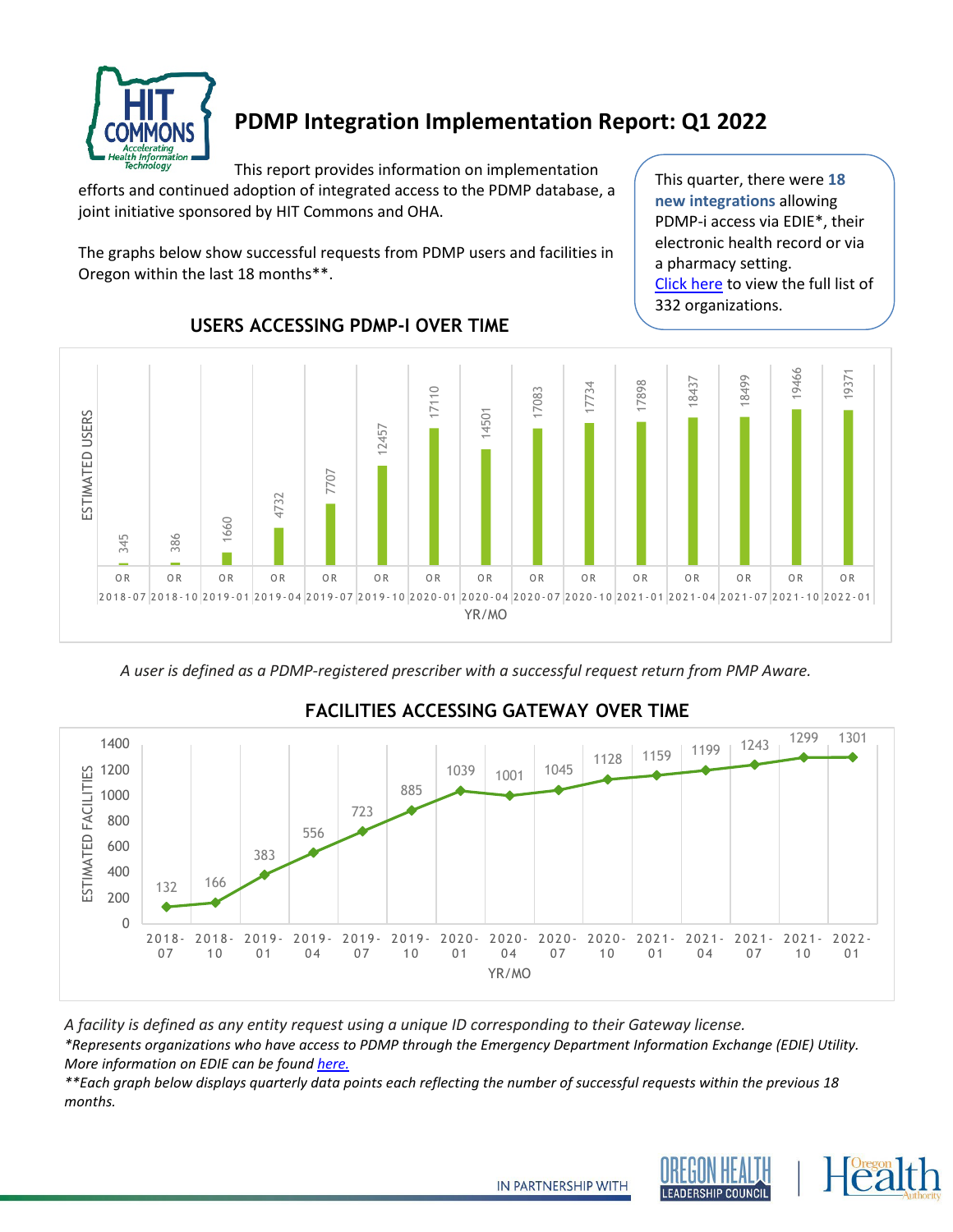### <span id="page-1-0"></span>**NEW Integrations Q1 2022** (18)

A Balanced Life Health Care Canter Naturopathic Columbia Pain Management Coquille Tribe Wellness Center Ear, Nose and Throat Northwest GreenField Health Hagen Psychiatry LLC Meliora Clinic Portland Doctor, LLC

River Road Medical Clinic Rivka Ann Sanders, MD Salem Psychiatric Associates Southern Oregon Weight Healthy Sprague Counseling and Consulting Thrive Integrative Psychiatry, Pc Transition Health Weeks Family Medicine Willamette Family Medical Center

### **EDIE/PDMP\* Integrations**(33)

Adventist Medical Center Asante Ashland Community Hospital Asante Rogue Regional Medical Center Asante Three Rivers Medical Center CHI St. Anthony Hospital Coquille Valley Hospital District Grande Ronde Hospital KP Sunnyside Medical Center KP Westside Medical Center Lake Health District Hospital Legacy Emanuel Legacy Good Samaritan

- Legacy Meridian Park Legacy Mount Hood Legacy Silverton Medical Center Oregon Health and Science University PeaceHealth Cottage Grove PeaceHealth Peace Harbor PeaceHealth Riverbend PeaceHealth University District Providence Hood River Memorial Hospital Providence Medford Medical Center Providence Milwaukie Hospital
- Providence Newberg Hospital Providence Portland Medical Center Providence Seaside Hospital Providence St Vincent Medical Center Providence Willamette Falls Medical Center Salem Hospital Sky Lakes Medical Center St. Charles Medical Center - Bend Wallowa Memorial Hospital West Valley Hospital





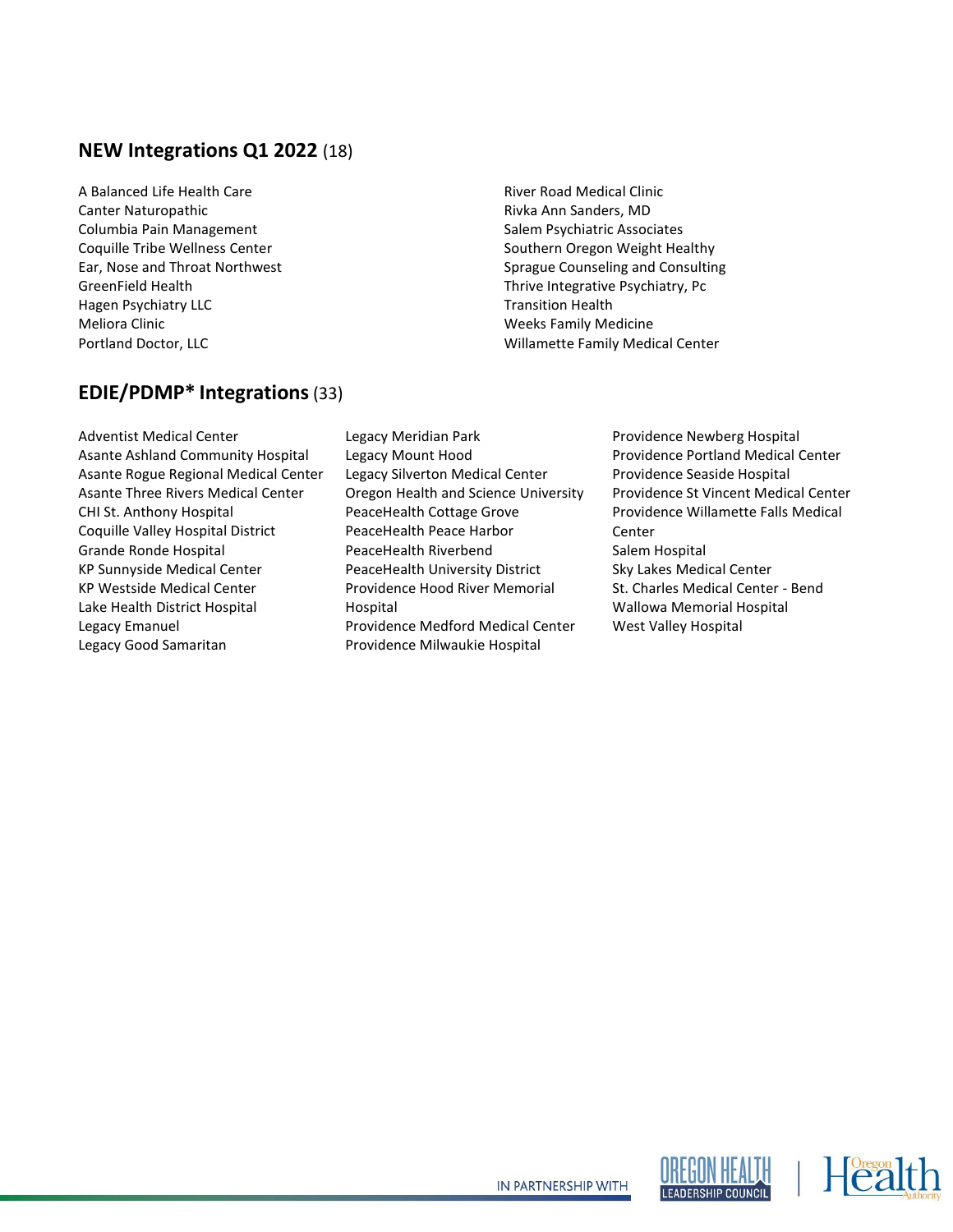#### **PDMP Integrations** (282)

A Balanced Life Health Care A Family Healing Center Cascadia Behavioral Health Adapt Advanced Vascular Centers Alpha Care Family Medicine Amedisys, Inc Applegate Medical Associates Asante Ashland Family Health Care. PC Avalon Natural Medicine Bay Area Hospital Oregon Bend Neurological Associates, LLC Benton County Health Services Blue Mountain Hospital District Better Health Family Medical Betts Psychiatric, PC BioLounge LLC Broadway Medical Clinic Cadence Natural Health, LLC Canter Naturopathic Canyon Creek Clinic Canyon Family Health Inc Cascade Cardiology LLC Cascade Health Cascade Internal Medicine Cascade Internal Medicine Specialists Catalyst Psychiatry, LLC Center for Integrative Medicine Center for Natural Medicine Central City Concern Central Oregon Family Medicine PC CHI St. Anthony Hospital Childhood Health Associates Clinic for Dermatology & Wellness LLC Columbia Gorge Family Medicine Columbia Medical Clinic, PC Columbia Memorial Hospital Columbia Pain Management Columbia River Health ColumbiaCare Services, Inc. CORVALLIS MEDICAL GROUP (DBA CORVALLIS PAIN MANAGEMENT) Complete Integrative Care Comprehensive Neurosurgical **Consultants** Comprehensive Pain Consultants Coquille Tribe Wellness Center Corvallis Family Medicine, PC CRM Physicians LLC Daniel C Harper DMD MS LLC Deschutes County Health Department Deschutes Family Care DESERT PEAKS HEALTH CARE

Digital Clinic DISPATCHHEALTH-OREGON PC DocPeff DPC Dr. Michelle Young LLC` Dunes Family Health Care Ear, Nose and Throat Northwest East Portland Neurology EHG of Oregon, P.C. Elkhorn Family Medicine PC Ethereal Integrative Psychiatry Evergreen Family Medicine EyeHealth Northwest, PC Facial and Oral Surgery Center LLC Gastroenterology Consultants PC Gerald A Jaworski MD PC GeriGuideMD LLC Gorge NP Partners, PC GreenField Health Gresham Family Care Inc, DBA Care Plus You Gutierrez Holistic Family Medicine, LLC Hagen Psychiatry LLC Harney Country Health Department (High Country Health) Headache Center at Piercey Neurology LLC Hearthside Family Medicine HIV Alliance dba Alliance for Commuity Wellness Holistic Mental Health Holy Family Catholic Clinic85 Hope Family Medicine HouseCall Providers Housecall Providers Services LLC ICCO, LLC IHN-CCO RHIC (Samaritan Health) Immersion Health Injury Specialists of Oregon Integrative Advantage Integrity Women's Health & Wellness, LLC IO Management Company James J. Biemer Jr., MD, PC Jefferson County Public Health Jeffferson Neurology LLC Jerrold Snow, LLC Journey Health Journey Health Journey Health Jovial Health Solutions DBA Woodstock Natural Health Clinic Legacy Health Kaiser Permanente Kennedy Dental Klamath Tribal Health & Family Services

Kristin Brooks PMHNP LLC La Clinica Lifespan Psychiatric Consulting La Pine Community Health Center Lane County Laurel Hill Center Life Balance Northwest, LLC LifeStance OR Lincoln County Health & Human Services Lower Umpqua Hospital Madras Medical Group Mckenzie Family Practice Mckenzie River Clinic Meadows Health and Wellness Medical and Surgical Specialists MediPro Holistic Health Meliora Clinic Mercy Medical Center Mill Creek Family Clinic Inc Mir Clinic Molly Goddard PMHNP, LLC Monarque Health and Wellness Mosaic Medical Mountain View Medical Center Namaste Natural Healing Center, Inc National University of Natural Medicine Natural Family Health Clinic Northwest Pain Institute Neighborhood Health Center Neurotherapeutic Pediatric Therapies, Inc. Newberg Family Dental Northwest Brain and Spine Northwest Family Medicine Northwest Human Services Northwest Integrative Medicine Northwest Primary Care Group, P.C. Northwest Rheumatology Northwest Women's Clinic, P.C. Nurture Integrative Health Clinic,  $\overline{11}$ NW NATUROPATHIC MEDICINE NWCare Inc Options Counseling Services of Oregon, Inc. Orchid Health Oregon Ear, Nose and Throat PC Oregon Family Health, LLC Oregon Health and Science University Oregon Heart Center PC Oregon Internal Medicine, llc Oregon Pain Clinic Oregon Sleep Associates Oregon Surgical Specialists, P.C.



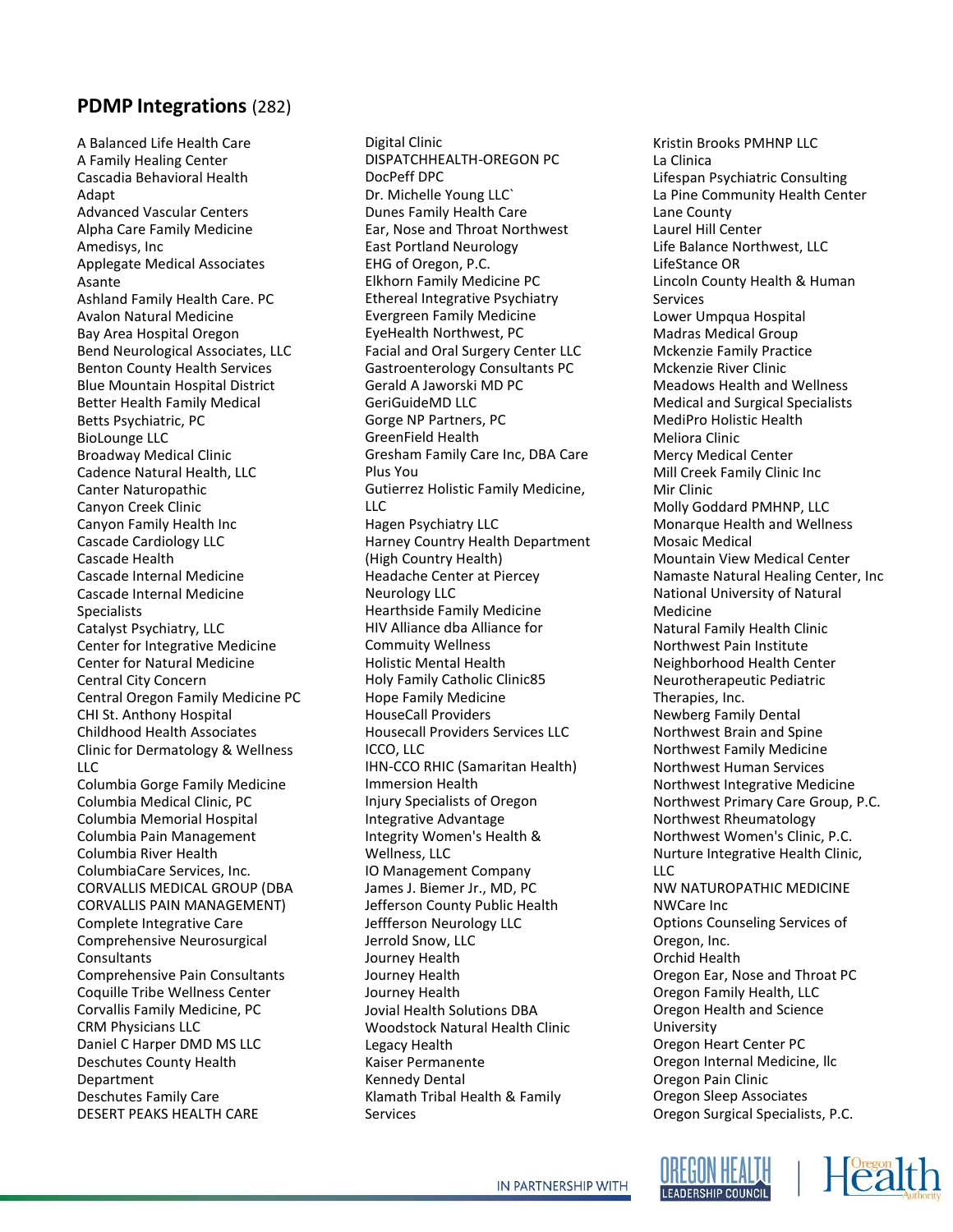Orthopedic & Sports Medicine Center LLC Pamela Rivera, LLC Orthopedic Fracture Specialists Orthopedic Specialists, PC Outside In P3 HEALTH PARTNERS-OREGON LLC Pacific Cascade Pain and Anesthesia Pacific Cataract and Laser Institute Oregon Pacific Family Medicine Pacific Northwest Health, LLC Pacific Women's Center, LLC Pain Care Specialists of Oregon Paradigm Mental Health and Wellness PeaceHealth System Services Peoples Community Clinic of Newberg Phoebe Rich Dermatology Phoenix Rising Family Medicine Physicians Building Group LLP Pohala Clinic Portland Doctor, LLC PORTLAND NEUROSURGERY PORTLAND PAIN AND SPINE Portland Pain Care Portland Telehealth, LLC Premiere Foot and Ankle LLC Primary Care West, PC Prism Health Prisma Wellness LLC Progressive Periodontics Providence Oregon Region Quest Center for Integrative Health Quillin Family Medicine Randy Visser, DO PC Red Cross Drug Store Redmond Internal Medicine Clinic DBA Redmond Medical Clinic Reese Family Practice Restore PDX Rheumatology Clinic, LLC River Road Medical Clinic River's Edge Behavioral Health Rivka Ann Sanders, MD ROC Orthopedics Rogue Community Health Rogue Valley Physicians

saint moscati chc Salem Clinic Salem Health Salem Pain and Spine Specialists Salem Pediatric Clinic Salem Psychiatric Associates Salem Pulmonary Associates PC Salem Rehab Associates Salem Rehabilitation Associates Samara L Stevens, ND Samaritan Health Santiam Hospital Santiam Memorial Hospital - Clinics Siskiyou Community Health Center Santiam Mobile Medicine Sellwood Medical Clinic Sellwood Podiatry Shady Cove Clinic Shannon Sheats, LLC St. Alphonsus Health System Shannon Sheats, LLC Shawn Sills, MD Sherman County Health District Sheryl Smoke, PMHNP, LLC Shriner's Hospital Siletz Community Health Clinic Simplicity Dental Inc. Skycloud Psychiatry LLC DBA Balance Psychiatric Services Slocum Orthopedics Slykhous LLC Trinity Valley Pharmacy, LLC Umpqua Community Health Center Southern Oregon Weight Healthy Southwest Family Physicians Sprague Counseling and Consulting Springfield Family Physicians St Charles Health System Tuality Healthcare Stayton Family Practice Inc Summit Medical Group Sunrise Family Clinic Synaptic Integrative Care synergy womens health care Well Coast Medical Corporation The Center for Men's & Women's Urology The Corvallis Clinic P.C The Oregon Clinic

The Portland Clinic The Rinehart Clinic THE WILLAMETTE CLINIC Thrive Integrative Psychiatry, Pc ThriveWell Clinic Tillamook County Health Department Today's Dentistry Todd Ulmer, MD, PC Transition Health Umpqua Health Newton Creek Valley Family Practice a Rogue Valley Physicians, PC Clinic Valley Women's Health, PC Vida Family Medicine LLC Virginia Garcia Memorial Health Center Vitality Natural Medicine WVP Medical Group LLC Voda Integrative Medical Clinic Wallace Medical Concern Weeks Family Medicine Well Life Medicine Wellness and Recovery of Salem West Hills Healthcare Clinic PC West Salem Family Practice Western Psychological & Counseling Western University of Health Sciences White Bird Clinic White River Health District dba Deschutes Rim Health Clinic Willamette Ear Nose and Throat and FPS, LLP Willamette Family Medical Center Willamette Health & Wellness Willamette Valley Clinics Willamette Valley Medical Center Wimahl Family Clinic Well Coast Psychiatric Inc., A Nursing Corporation Winding Waters Medical Clinic Wisdom Way Medicine, LLC Wolf Pack Consulting and Therapeutic Services Woodstock Medical Group Yakima Valley Farm Workers Clinic

*\*Represents organizations who have access to PDMP through the Emergency Department Information Exchange (EDIE) Utility. More information on EDIE can be found [here.](http://www.orhealthleadershipcouncil.org/edie/)*